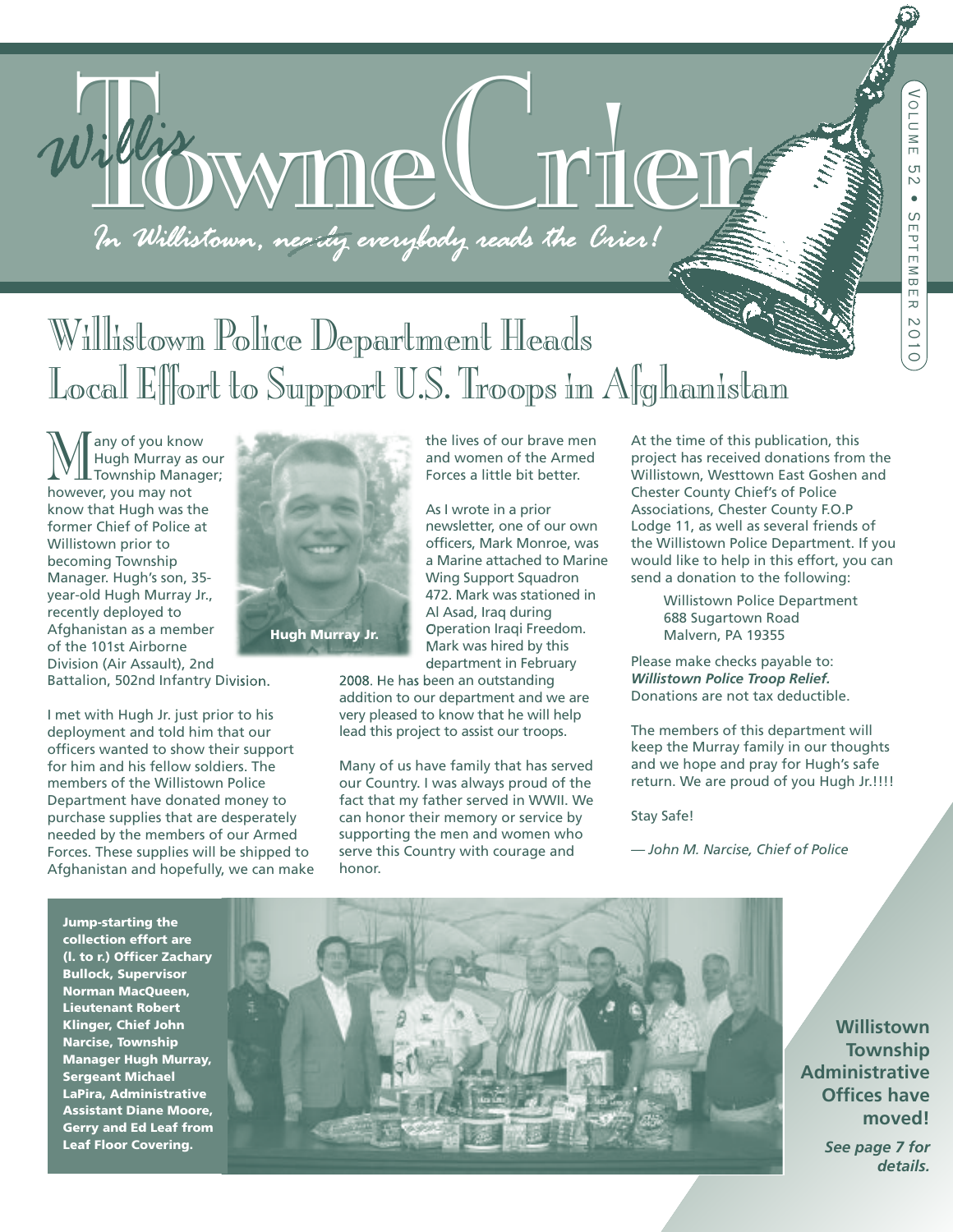

# **WILLISTOWN PARKS AND RECREATION**

#### **T3 @ Greentree Bluegrass! Aimless Pursuit**

#### **Thursday, September 16 5:30–8 PM**

We are wrapping up the Township's Thrilling Third Thursdays at Greentree Park with the down-home sounds and witty personalities of the Aimless Pursuit musicians. They are a local roots/string band that plays bluegrass, old time, country blues, western swing, and contemporary bluegrass. Take a peek at www.aimlesspursuit.com and come check them out at Greentree! For more info check www.willistownparks.org closer to the gig!

**Please Note:** The T3 @ Greentree *Halloween Howl* People and Pet Parade has been canceled.

#### **Catch a Glimpse of the Fun**

For photos of Thrilling Third Thursday events at Greentree visit willistownparks.org and go to *Visit a Park*, then *Greentree Park,* then *Photos*, and for Sugartown Garden activities and events go to *Visit a Park; Sugartown Preserve; Photos.*



*Visit willistownparks.org for more event photos!*

### **S u g a r t o w n E x p l o r a t i o n**



# Fall Fun on the Favn

#### **Sugartown Garden Family Fall Fest**

**Sunday, Sept. 25 • 1–3 PM Rain Date Sept. 26**

Join the Sugartown Garden team for a couple of hours of fun in the sun in this magical place! The passionate and creative group of Willistown residents that make up the garden committee will be hosting kids and their parents to enjoy the tastes and wonders of the garden. Please check www.willistownparks.org and the memo boards for more info. You can also be alerted via email by signing up for Willistown Parks and Recreation's Happynings e-nouncements under the *What's Happyning* sidebar on www.willistownparks.org.

**Lasagna Gardening Workshop — No Digging Required!** *Lead by "Farmer Ron"*

#### **This Fall – Date to be determined**

Prep your garden this fall for the 2011 season! According to Colleen Vanderlinden, organic gardening guide, lasagna gardening is a no-dig, no-till organic gardening method that results in rich, fluffy soil with very little work from the gardener. The name "lasagna gardening" has nothing to do with what you'll be growing in this garden. It refers to the method of building the garden, which is, essentially, adding layers of organic materials that will "cook down"



**Farmer Ron and Susan at the garden.**

over time, resulting in rich, fluffy soil that will help your plants thrive. Also known as "sheet composting," lasagna gardening is great for the environment, because you're using your yard and kitchen waste and essentially composting it in place to make a new garden.

Join "Farmer Ron," Willistown resident and chairman of the Sugartown Exploration Garden Steering Committee, in the garden for this informative and fun workshop.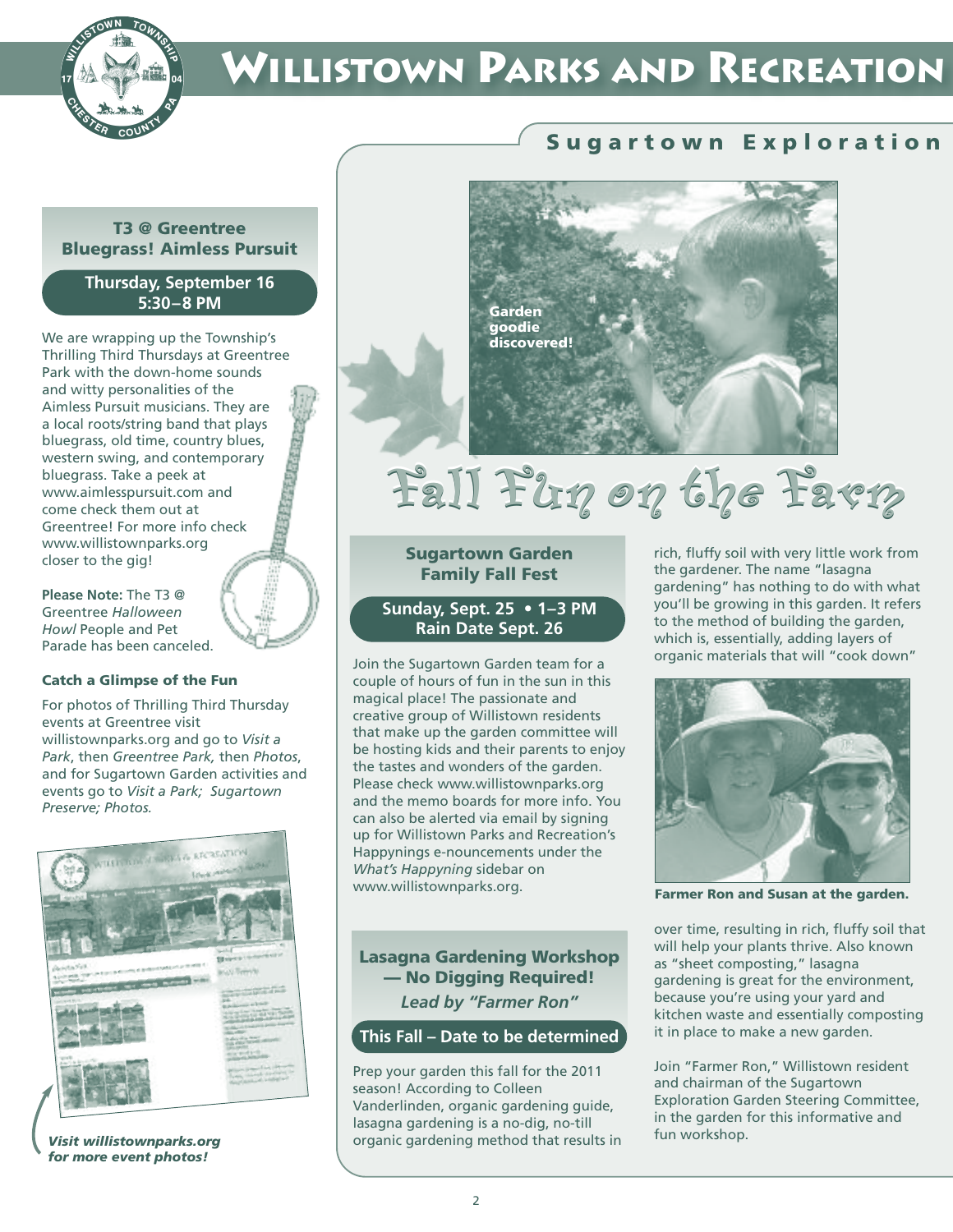# **HAPPYNINGS**

**The mission of the Willistown Township Parks and Recreation Department is to create community and enrich lives through people, parks and programs.**

### **G a r d e n**

It's A wonderful world!

#### **Wonderful World Summer Camps at Sugartown Preserve 2010**

Many thanks to our Wonderful World Team: Susan (camp director) and Ron Ploeg ("Farmer Ron"), Henrietta the hen; Lori Stefancic (head teacher) and Dan Radzanowski (artist) and their children Abigail, Jordan and Nik; Alexi Vastardis, Julia Scott, Ethan Tankel, Cheryl Snyder (bookbinding), Rachel Owen (puppeteer), and Gabi Kecskes (herbalist). Special thanks to Historic Sugartown and St. Francis-in-the-Fields Episcopal Church for sharing their properties and facilities with us!

Many thanks to the Sugartown Exploration Garden Volunteer Committee for creating the garden and the camp curriculum! Susan and Ron Ploeg, Kelly DeCurtis, Lori Stefancic, Cate Stevenson, Rika Schmitt, Judy Young, and Cheryl Snyder.

For more photos of volunteers and garden camp visit willistownparks.org and go to *Programs and Projects* then *Sugartown Exploration Garden*.



**Kelly and Gabi with Parks and Recreation Board Chairman, Dick McDonnell, at the Sugartown Garden booth on Historic Sugartown Day.**



**Garden harvest herbal tea bag station—so that's where tea comes from!**

#### **Bird Walk at Okehocking Preserve** Valley Forge

**AUDUBON SOCIETY** 

#### **Saturday, October 9 • 8:30 AM**

This township-owned preserve is part of the Upper Ridley/Crum Important Bird Area. Birds can be found in a variety of habitats that include meadows, woods, ponds, and the riparian area along Ridley

Creek. Walk leader, Edie Parnum, has been conducting a bird census here and has tallied 134 species.

Please be prepared for walking in wet areas. These walks are free to the public. Willistown Township thanks the Valley Forge Audubon Society for their wonderful partnership at Okehocking! Meet at the parking lot, Route 3 entrance. If weather is a question, please contact Edie Parnum at 610-964-8331 or eparnum@comcast.net.

**Parks and Rec Alerts and Information—** *How Do I Know?* **85t.net.** 

**Please check www.willistownparks.org for more details about our parks and events including getting directions to the parks and information on field and pavilion rentals. To sign up for parks and rec alerts about activities, events, and our parks, please go to willistownparks.org and click on** *Happynings e-nouncement sign ups!* **located at the top of the right sidebar.** *And* **keep your eyes peeled on the memo boards at the township building and at the corner of Cedar Hollow Road and Paoli Pike for upcoming happynings!**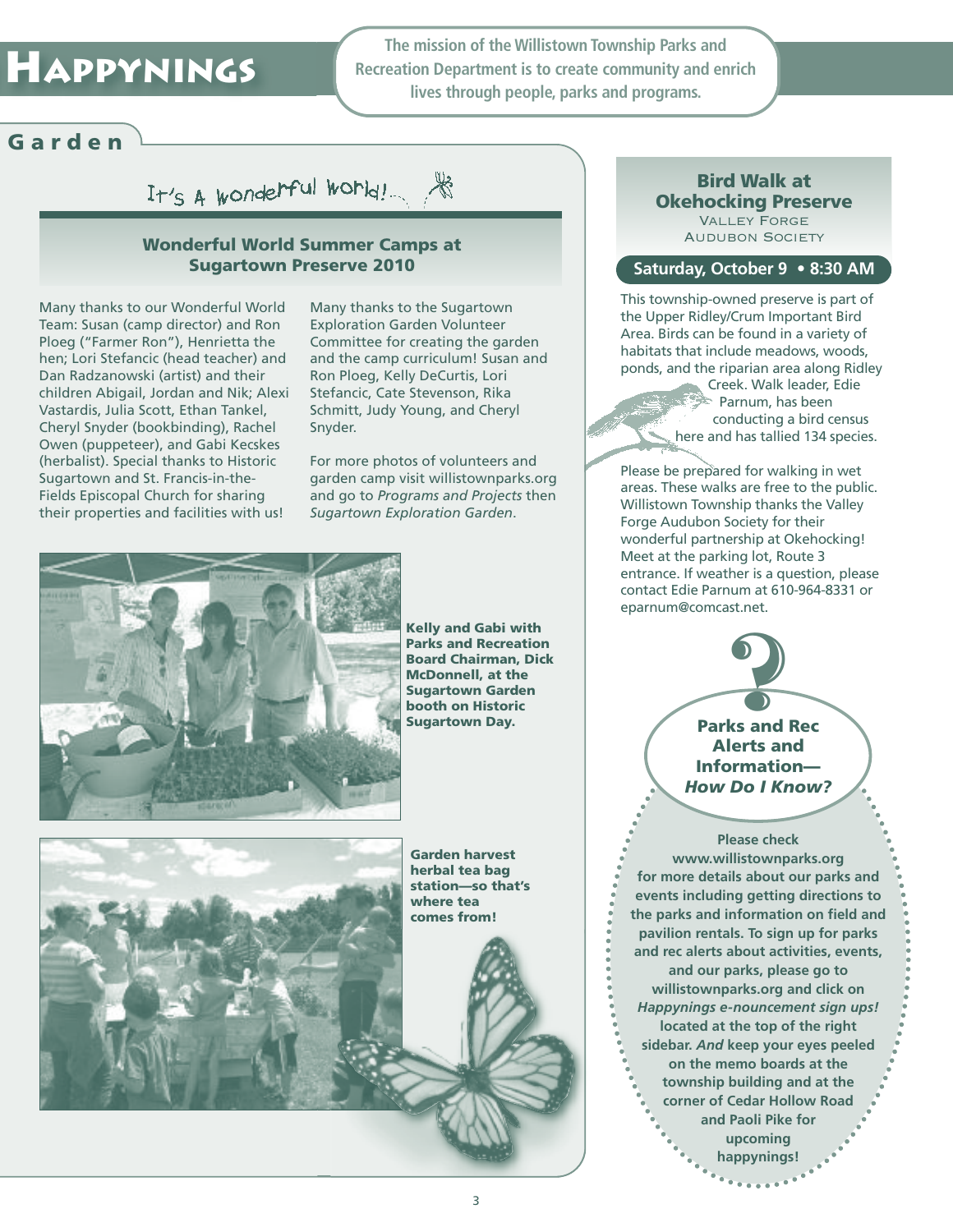# Chester County Household Hazardous Waste Drop-off



**Household Products and Chemicals, Computer Monitors/Systems and Peripherals, and Tabletop TVs**

### **Saturday, October 9 • 9 AM–3 PM**

#### **Location: Government Services Center**

*601 Westtown Road, West Chester, PA*

**Directions:** 202 South to one exit past the West Chester Pike exit. This will be the Westtown Road exit. Turn right at bottom of ramp. Follow for about 300 yards. Signs for the event will be posted.

Chester County is sponsoring its fifth and final 2010 collection of household hazardous waste on October 9. Please refer to the chart below for a list of acceptable items.

**Water-based paints will not be accepted.** Dispose of them by dripping the paint onto cat litter, shredded paper, or wood chips in a container and letting the mixture dry. It can then be disposed of with your household trash. Or, you may purchase a waste paint hardener at

Lowe's or Home Depot. Small amounts of water-based paint remaining in a paint can may be air dried by removing the lid. Air-dried water-based paint may be disposed of with your household trash. However, do not replace the paint can lid when you do so.

Note: If you prefer to drop off your HHW earlier than 10/9, participate in the Delaware County event on Thursday, 9/16. Location: Rose Tree Park near the Route 1 and the Providence Road intersection. 9 AM–3 PM.

Please contact Jim Tate, Chairman of Willistown's Recycling Committee, with questions: 610-647-7361.

### **Household Hazardous Waste Materials ACCEPTED at collections site (if properly labeled)**

| <b>PAINT</b><br><b>PRODUCTS</b>                                                                                                   | <b>OUTDOOR</b><br><b>PRODUCTS</b>                                             |                                                                                                                                 | <b>HOUSEHOLD</b><br><b>PRODUCTS</b>                                                                                                                                           | <b>HOUSEHOLD -</b><br>OTHER**                                                                                                                     | <b>COMPUTER</b><br><b>MONITORS &amp;</b>                                                                                                                                                                                                                         |  |  |
|-----------------------------------------------------------------------------------------------------------------------------------|-------------------------------------------------------------------------------|---------------------------------------------------------------------------------------------------------------------------------|-------------------------------------------------------------------------------------------------------------------------------------------------------------------------------|---------------------------------------------------------------------------------------------------------------------------------------------------|------------------------------------------------------------------------------------------------------------------------------------------------------------------------------------------------------------------------------------------------------------------|--|--|
|                                                                                                                                   | <b>Asphalt Sealers</b><br>Caulking<br>Compounds                               | <b>AUTOMOTIVE</b>                                                                                                               | All types of Light<br>Bulbs, including<br>Tubular & Compact<br><b>Fluorescent</b>                                                                                             | Acids, Caustic<br><b>Solvents</b><br><b>Flammables</b>                                                                                            | PERIPHERALS,<br><b>TABLETOP TVS</b><br>Keyboards, CPUs,<br>printers, modems,<br>scanners, servers,<br>terminals, network                                                                                                                                         |  |  |
| Oil-Based Paints*<br><b>Other Solvent-</b>                                                                                        | Joint Compound                                                                | <b>PRODUCTS</b>                                                                                                                 | Adhesive/Solvents<br><b>Drain Openers</b>                                                                                                                                     | <b>Gas Cylinders</b><br>20 lbs or less                                                                                                            |                                                                                                                                                                                                                                                                  |  |  |
| <b>Based Paint</b><br><b>Products</b>                                                                                             | <b>Roof Cements</b><br>Septic Tank                                            | Antifreeze<br>Carburetor                                                                                                        | Dry Cleaning Fluid                                                                                                                                                            | Lead                                                                                                                                              | equipment, speakers,<br>mouses, cathode ray                                                                                                                                                                                                                      |  |  |
| <b>Paint Thinners</b><br>Strippers &<br><b>Removers</b><br><b>Shellac</b><br>Stains, Varnish<br>Turpentine<br>Wallpaper<br>Cement | Degreasers<br><b>Swimming Pool</b><br><b>Chemicals</b><br><b>Weed Killers</b> | <b>Cleaners</b><br><b>Fuel Additives</b><br>Gasoline<br>Grease & Rust<br>Solvents<br>Oil<br>Transmission/<br><b>Brake Fluid</b> | Kerosene<br>Mothballs/Flakes<br>Smoke Alarms<br><b>Spot Removers</b><br>Rechargeable<br><b>Batteries Only</b><br><b>Rug Cleaners</b><br><b>Toilet Bowl</b><br><b>Cleaners</b> | <b>Mercury Bearing</b><br><b>Items</b><br>Organic Peroxide<br><b>Oxidizers</b><br><b>Pesticides</b><br><b>Reactive Metals</b><br><b>Reactives</b> | tubes (CRT), and other<br>computer parts.<br>Tabletop TVs with a<br>screen no larger than<br>27" will be accepted.<br>Large TVs and consoles<br>will be refused. DO<br><b>NOT BRING THEM! No</b><br>other electrically<br>powered equipment<br>will be accepted. |  |  |
|                                                                                                                                   |                                                                               |                                                                                                                                 | Wood & Metal<br><b>Cleaners</b>                                                                                                                                               |                                                                                                                                                   |                                                                                                                                                                                                                                                                  |  |  |

\* Solvent acrylics will be accepted. Latex acrylics will not.

\*\* No ammunition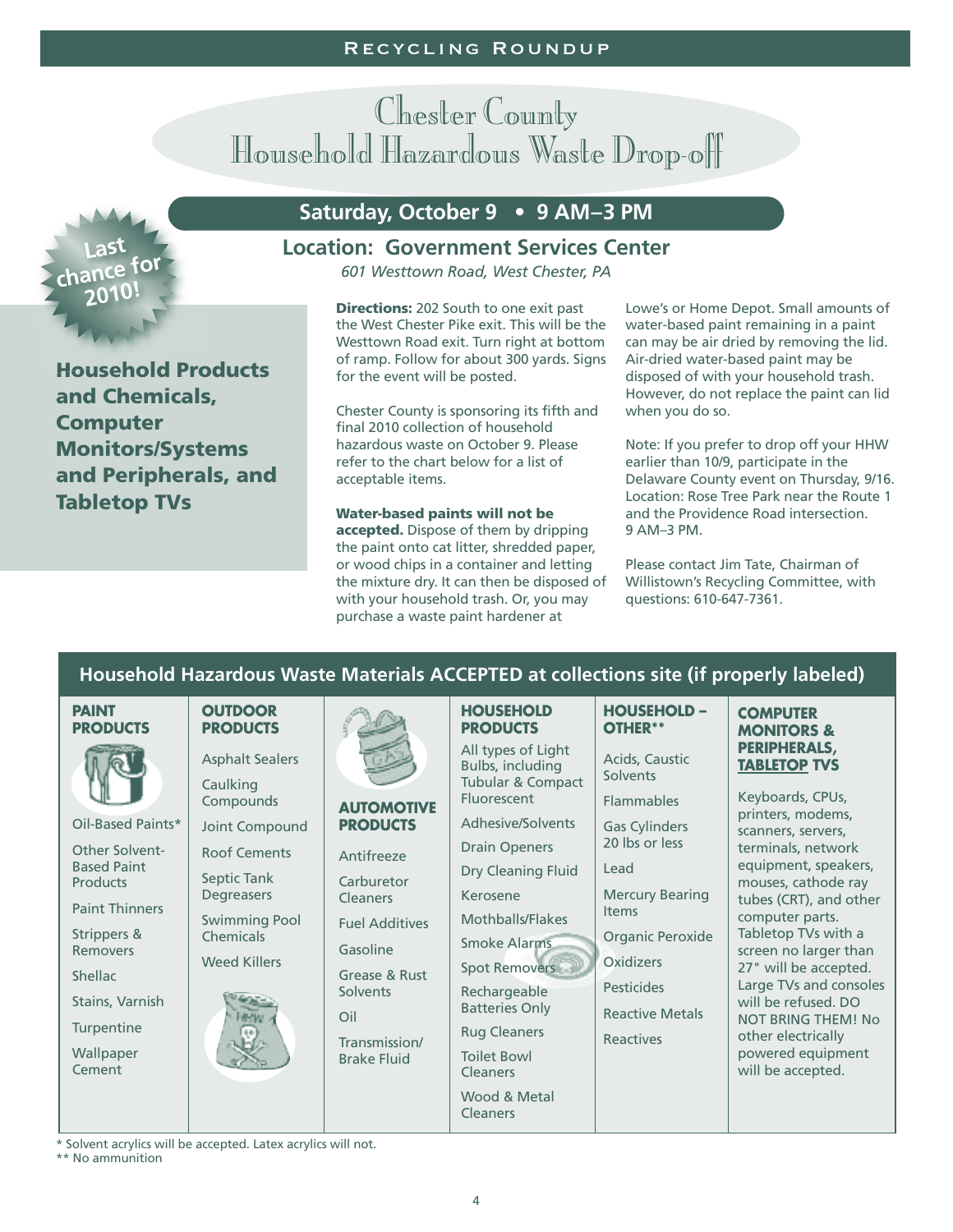# Ongoing Recycling Programs

#### **Leaf Pick Up**

Contact your trash and recycling hauler to determine which days they will pick up bags of leaves. Special recycling bags must be used. These are available from Ace Hardware, Home Depot and Lowe's. Leaves placed for recycling collection in plastic bags will not be picked up for recycling (composting).

#### **Computers and TVs**

Best Buy accepts these items under certain conditions. Contact your nearest Best Buy store for details.

#### **CDs, DVDs, Audio- and Videotapes**

A drop box in front of the "old" township administration building, 688 Sugartown Road, is accessible 24/7. These materials are packed and shipped to a company that shreds every component, which is then recycled.

#### **Plastic Bags**

Virtually any and all food supermarkets have drop boxes/barrels for used, but clean, plastic bags and newspaper sleeves. Just stuff all your plastic bags into a plastic bag and drop them in the provided containers at the entrances to the supermarkets. Accessible during regular store hours.

#### **Tubular and Compact Fluorescent Bulbs and Incandescent Bulbs, Including Spotlights**

All Home Depot outlets have a wellmarked container for these items next to their return desks. Accessible during regular store hours.

**Small Household Items and Clothing**

Purple Heart Foundation, a non-profit organization that helps military veterans and their families, has a special need for clothing, small appliances, toys, and other household items. They can use jewelry, pots and pans, dishes, utensils, knickknacks, sporting equipment, radios, games, records, linens, shoes, tools, and small furniture items. Items should be clean and in good condition! Arrange a pick up by calling 215-638-1020.

#### **Large and Small Household Items and Clothing**

Habitat for Humanity does more than build homes for people in need. It has retail stores that sell items that have been donated to the organization. Income is used for construction projects and other costs. The closest H4H to Willistown Township is at 1853 E. Lincoln Highway, Thorndale, PA. Clean usable items may be dropped off on Tuesdays, 9 AM–4 PM, Saturdays, 9 AM–12 Noon. However, arrangements may be made to have items picked up. Call 610-466-1890.

### **Recycling Opportunities Being Explored by Your Recycling Committee:**

**Wood Chipping—Sometime in the Fall** Date to be determined.

#### **Disposal of Outdated and Unused Prescription and OTC Drugs**

Until the complex details of this program can be finalized, please do not dispose of your drugs by flushing them down your

### **Considering a New Fridge?**

**Your old refrigerator is an energy gobbler. And PECO will take that gobbler off your hands and pay you \$35! Sound too good to be**

**true? Now, really, would your township recycling guru lie to you? If you own a working refrigerator that you'd like to dispose of, contact PECO to set up a pick-up time. That's another advantage of the PECO recycling program: PECO will not only pay you for the refrigerator, but will also pick it up from your home!! Aye, caramba, what a deal!! Use your/a computer to view the PECO program by simply Googling "PECO Recycling." Then check for the** *Smart Appliance Recycling* **link. Or call PECO for information. This program will run to the end of 2010.**

toilet! Water purification systems are not equipped to remove many of the chemicals!! To dispose, please leave them in their original bottle or pharmacyprovided prescription vial. Most vial labels are now peelable. Scrape those that are not with a knife. Seal the lid tightly by wrapping the neck and lid with masking or Scotch tape. Throw into trash. It is important to NOT spare the tape when wrapping.

# Update on Document Shredding Event of June

Your Willistown Township Recycling Committee thanks all of you who expressed your appreciation for the opportunity to dispose of sensitive documents. Your positive comments keep our volunteer committee going! Interestingly, the truck that contained the shredder had a capacity of 10,000 pounds of paper and we were warned that once

the truck is full, shredding would cease no matter how early in the day. Dame fortune smiled upon us: At the cut-off hour, we had shred 9,614 pounds!

Our thanks to Penn Liberty Bank for their participation as a sponsor.

For those of you who would like to "clean

house" of sensitive documents more frequently, check the websites of the many banks located in Chester and Delaware Counties. Many of them hold Saturday shredding events as promotions. Anyone may drop off documents; it is not necessary to be a bank customer. Better yet, there is no cost!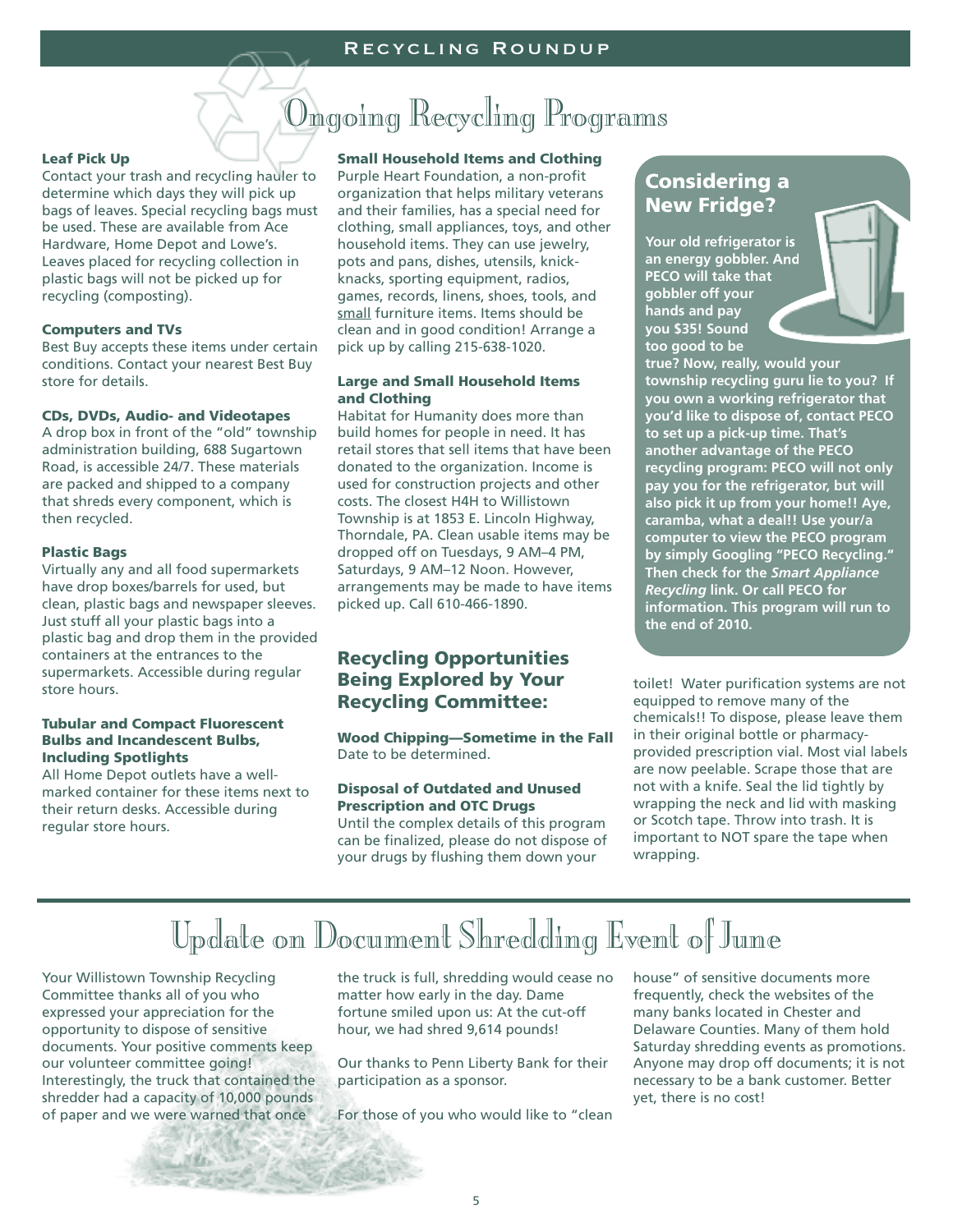

### **Malvern Public Library**

*1 East First Avenue, Malvern Phone: 610-644-7259*

**Mon–Wed: 9 AM–9 PM; Thurs: 9 AM–8 PM; Fri: 9 AM–5 PM; Sat: 9 AM–4 PM; Sun: Closed**

Thanks to all the participants in our record breaking Summer Reading Club and Programs. Story times for children up to age 6 will begin after Labor Day. Please call the Library (610-644-7259) for exact days and times.

After a summer hiatus, our **book club, knitting group,** and **poetry discussions** will resume in September. Check the Library website (www.ccls.org) to see our calendar of events and get the details on these activities and more.

**Look out Star Wars fans!** We are planning a Star Wars event in October—costumed Star War characters, a short skit, and lots of memorabilia. Be sure to check our calendar for exact date and time.

Visit our table at **Malvern's Paws in the Park** on October 3 in Burke Park. The Library will have **free drawings for book bags** full of books for various age groups (pre-school to adult). We'll also have info on library programs and applications for library cards.

# Check it Out! (At the Library)

### **Paoli Library**

#### **1910–2010: A Century of Reading**

*18 Darby Road, Paoli (behind the Wachovia Bank) Phone: 610-296-7996 www.tredyffrinlibraries.org*

**NEW HOURS! Mon, Wed, Thur: 9:30 AM–8 PM; Fri: 9:30 AM–6 PM; Sat: 9:30 AM–5 PM; Sun: 1–5 PM; Closed Tuesdays**

The celebration of Paoli Library's 100th birthday continues! Please call the library (610-296-7996) to register for the following *Centennial Events:*

#### *Visits by Celebrated Authors*

**THURSDAY, SEPTEMBER 23, 7 PM Mark Bowden,** *Philadelphia Inquirer* staff writer and best-selling author of *Guests of the Ayatollah, Black Hawk Down,* and *Killing Pablo*.

**FRIDAY, OCTOBER 1, 4:30 PM Tony Abbott,** award-winning children's author of over 75 books for ages 6 to 14 including *The Postcard, Firegirl,* and the popular series *Secrets of Droon, Danger Guys,* and *Time Surfers.*

**THURSDAY, OCTOBER 21, 7 PM Mystery Writers Panel** featuring **Bonnie McDougal Kistler, Barbara Clement** and **Jack Dobbyn.**

**THURSDAY, NOVEMBER 4, 7 PM Barbara Robinson**, author of the beloved *Best Christmas Pageant Ever, Best School Year Ever,* and much more!

#### *Family Centennial Sundays*

#### **TALK LIKE A PIRATE DAY Sunday, September 19, 1:30–3 PM**

Join our rowdy crew for "International Talk Like a Pirate Day" and help create a pirate ship, Jolly Roger flag, and treasure map. Come dressed like a pirate and receive a treasure!

#### **OCTOBER STORIES**

**Sunday, October 24, 1:30–3 PM** Wear your Halloween costume and listen to seasonal stories by storyteller Colette Krupinski.

#### **FESTIVE FALL FUN**

**Sunday, November 14, 1:30–3 PM** Children and their caregivers will make autumn-inspired crafts just in time for Thanksgiving!

#### **WINTER WONDERLAND CRAFTS**

**Sunday, December 12, 1:30–3 PM** Stories and art projects including handprint snowflakes and holiday ornaments.

#### *Regularly Scheduled Programs*

#### **CHILDREN'S MORNING STORY TIMES**

- No registration necessary.
- **• Preschool, ages 3 and up:** Wednesdays and Saturdays, 10 AM
- **• Toddlers, ages 3 and below:** Wednesdays and Saturdays, 11 AM

#### **ADULT PROGRAMS: MYSTERY BOOK CLUB**

First Monday of each month, 10:30 AM New readers always welcome.

#### **WEBSITE**

Visit our website 24/7 (www.tredyffrinlibraries.org) for upto-the-minute announcements, changes, and details of programs and services.

#### **SERVICES**

- Free wireless Internet access
- Free public computers
- Magazines: 62 subscriptions!
- Newspapers: 7 subscriptions!
- DVDs, audiobooks, and music CDs —new releases and classics
- Databases you'll only find at libraries
- Access to the services of the 18-member Chester County Library System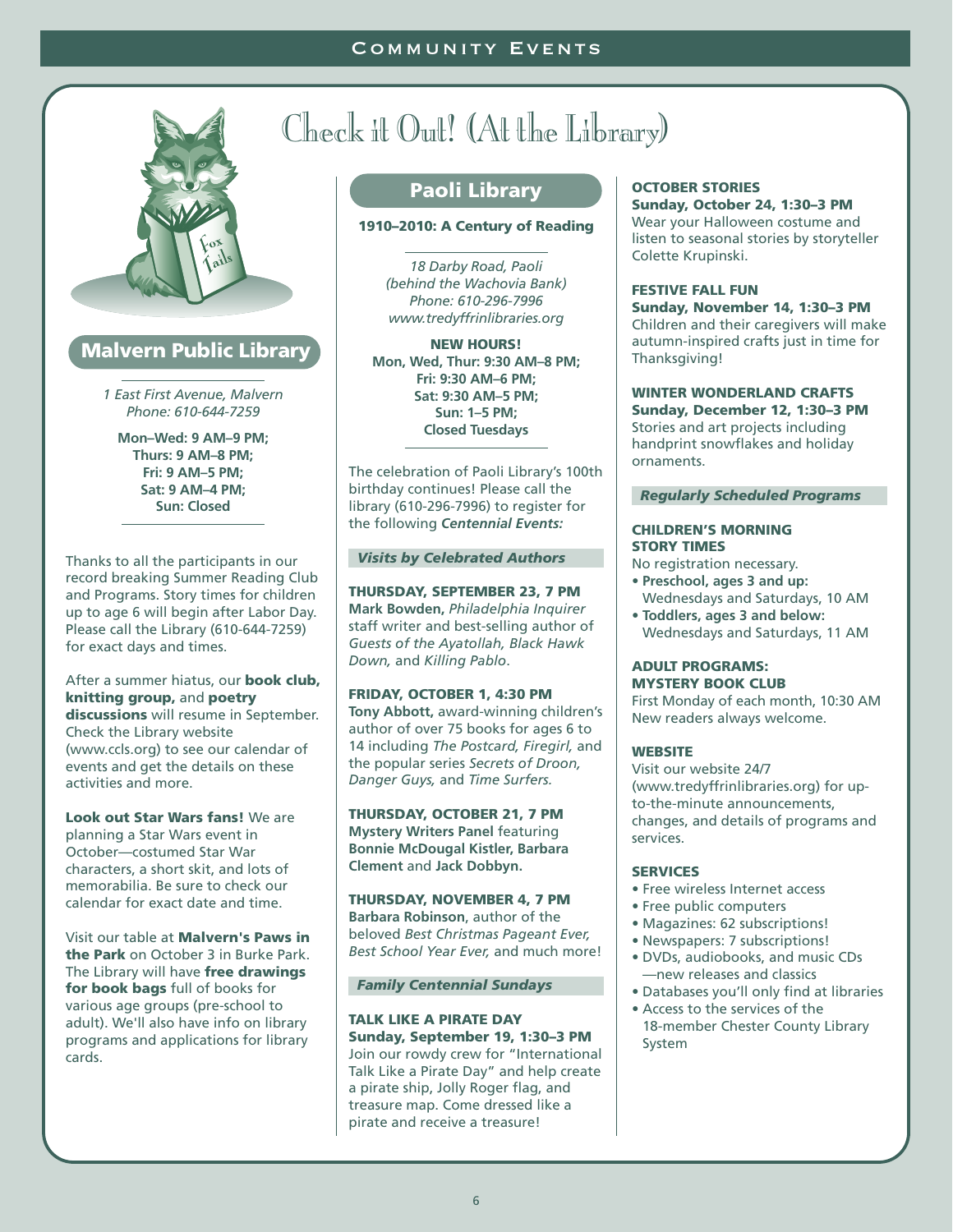#### Community Events

# What's Your Story?

#### **Residents Are Invited to Contribute to the** *Towne Crier*

From time to time, we highlight a Willistown resident in our Resident's Report. Do you have a unique project underway, a story to tell, or are you involved in a community program or local charity? Or, maybe you would like to honor a resident who's serving our country. Let us know! Email newsletter editor Traci Watson with your idea at traci@watsondesignonline.com.

Note: All articles and images are subject to approval, and will run space permitting. Material may be held for future issues. If this is the case, the subject will be contacted at that time to ensure information is still accurate or pertinent.

This opportunity is for Willistown residents only.



### Malvern Fall Festival For The Arts & Paws In The Park

#### **Sunday, October 3**

**10 AM–5 PM, Rain or Shine King Street and Burke Park, Malvern**

Malvern's 6th annual Fall Festival for the Arts and Paws in the Park event! Join us for a day of family fun in the quaint Borough of Malvern. Come shop, eat, and enjoy live music. King street and Channing Avenue will be line with juried craftspeople and artisans, and Burke park will be filled with pet-oriented vendors, community organizations, and free kids activities.



#### Administrative Notes

# Township Building Renovations

The Township is faced with a number of issues concerning both the Township Administration and the Police buildings here on the Sugartown Road campus:

- 1. The Township building requires extensive repair and remediation to deal with long-standing water intrusion and related issues.
- 2. The Administration building was built in 1956 and enlarged in 1969. The Building's plumbing, HVAC, life-safety, and electrical systems all require modernization.
- 3. Neither the Township Administration building nor the Police building is ADAcompliant and must be brought up to standards.
- 4. Township Administration long ago outgrew its current space and is presently leasing third party office space for the Parks and Recreation department for daily operations.
- 5. The Police building was extensively renovated in 1992, but also unfortunately quickly outgrew the space available. Modern police techniques and constantly-evolving legal requirements for lawenforcement facilities dictate substantial renovations.

The Board of Supervisors has been reviewing all options to address these requirements, ranging from doing nothing to a complete demolition and reconstruction of the entire campus. While doing nothing was, and is, clearly unacceptable, the price tag for an entirely new facility was prohibitive. We have therefore been working extensively with township staff and outside architects experienced in municipal facilities to develop a renovation and rehabilitation plan for our facilities. We believe that we have come to a base plan that not only satisfies all our legal requirements, addresses the building problems, and leaves room for some expected growth but also does so within a reasonable budget.

On Monday, June 21, 2010 at the Township Board of Supervisors meeting, a lease bid was awarded to the Greentree Office Plaza on Lloyd Avenue. This location will serve as the temporary Administration offices for at least one year. The township meetings will also be held at this location. The Police Department will remain at their current location on Sugartown Road.

> *Willistown Township Administrative Offices have moved to:*

**Greentree Office Plaza 40 Lloyd Avenue Suite #204/206 Malvern, PA 19355 (Right next to Greentree Park)**



### **June Storm Cleanup**

Supervisors Bob Lange and Norman MacQueen cleared Garrett Mill Road after June's big storm that left some Willistown residents without electricity for days. Carol MacQueen (not pictured) directed traffic.